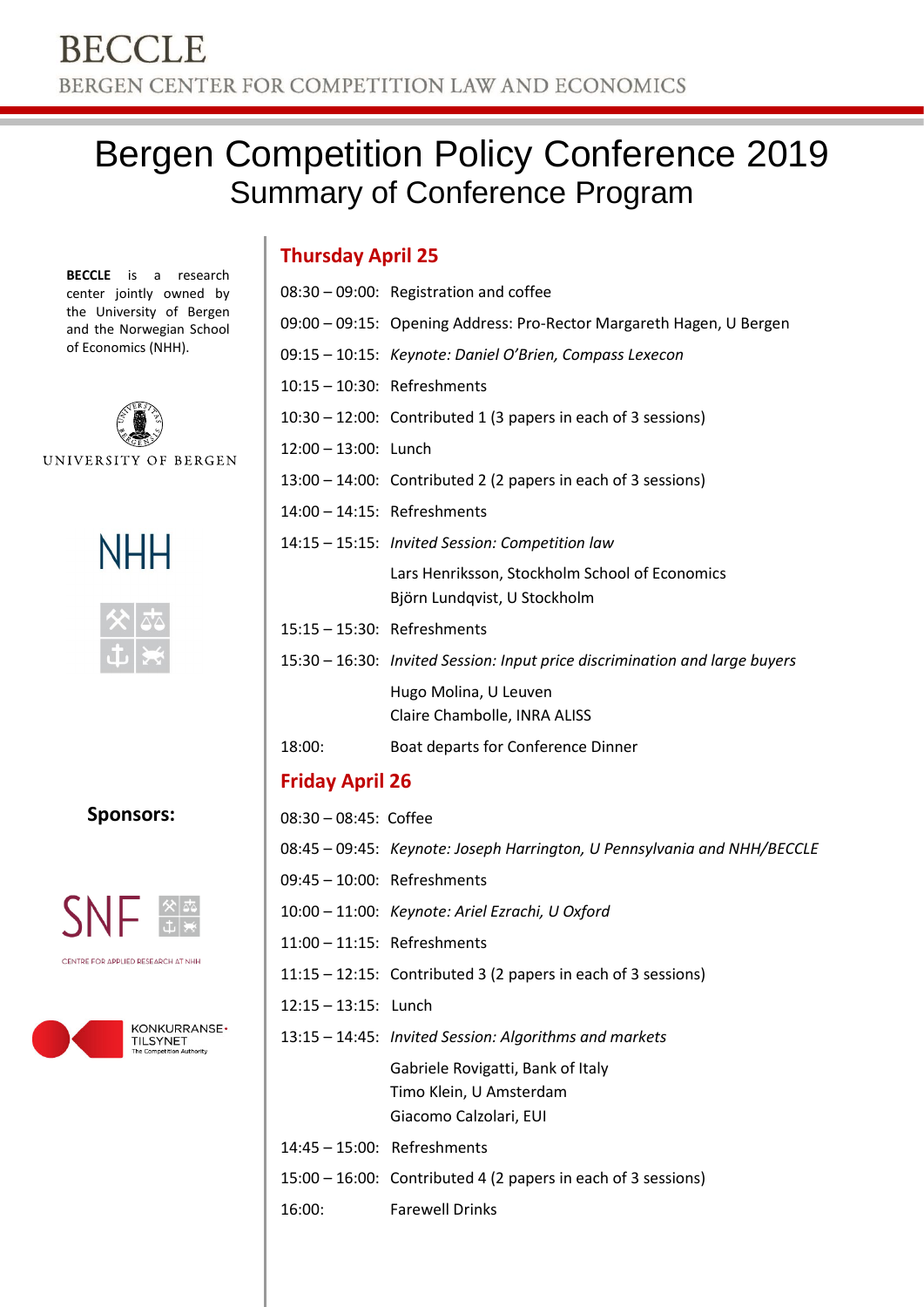# Detailed Conference Program

## **Thursday April 25**

 $08:30 - 09:00$ Registration and coffee

09:00 – 09:15

## **Opening Address (Auditorium 2)**

**Pro-Rector Margareth Hagen, U Bergen**

 $09:15 - 10:15$ 

## **Keynote I (Auditorium 2)**

### **Daniel O'Brien (Compass Lexecon)**

*"Price Discrimination Policy in Intermediate Markets"* Chair: Tommy Staahl Gabrielsen (U Bergen/BECCLE)

> $10:15 - 10:30$ Refreshments

10:30 – 12:00

## **Contributed Sessions I**

|           | <b>Auditorium 2</b>            | <b>Auditorium 3</b>             | <b>Seminarrom 2</b>                 |  |
|-----------|--------------------------------|---------------------------------|-------------------------------------|--|
|           | <b>Collusion I</b>             | <b>Product Variety</b>          | <b>Competition Law I</b>            |  |
|           | Chair: Nikolas Wölfing         | <b>Chair: Dennis Rickert</b>    | Chair: Jan Bouckaert                |  |
| $10:30 -$ | <b>Leonard Treuren</b>         | Özlem Bedre-Defolie (ESMT)      | <b>Marco Corradi (Stockholm</b>     |  |
| 11:00     | (U Amsterdam)                  | "Variety provision of a         | Centre for Commercial Law -         |  |
|           | "Can Collusion Promote         | multiproduct monopolist"        | <b>Stockholm University)</b>        |  |
|           | Sustainable Consumption and    |                                 | "Parallell holdings by              |  |
|           | Production?"                   |                                 | institutional investors"            |  |
|           |                                |                                 |                                     |  |
|           | Discussant: Wölfing            | Discussant: Sandvik             | Discussant: Anchustegui             |  |
| $11:00 -$ | Niklas Dürr (ZEW)              | Håvard Sandvik (U Bergen and    | Ignacio Herrera Anchustegui         |  |
| 11:30     | "Cartel breakdown and          | <b>BECCLE</b> )                 | (U Bergen and BECCLE)               |  |
|           | minority share aquisition"     | "Product variety with           | "The Scope for National             |  |
|           |                                | competitive retail bottlenecks" | <b>Regulation of Unfair Trading</b> |  |
|           |                                |                                 | Practices"                          |  |
|           | Discussant: Treuren            | Discussant: Rickert             | Discussant: Corradi                 |  |
| $11:30 -$ | Nikolas Wölfing                | <b>Dennis Rickert (Toulouse</b> | Jan Bouckaert (U Antwerp)           |  |
| 12:00     | (MISES, U Mannheim)            | <b>School of Econmics)</b>      | "Conflicts of interest in           |  |
|           | "Forward Trading and Collusion | "Prices and Product Variety in  | representation"                     |  |
|           | in Supply Functions"           | <b>Models of Vertical</b>       |                                     |  |
|           |                                | Relationships"                  |                                     |  |
|           |                                |                                 |                                     |  |
|           | Discussant: Dürr               | Discussant: Bedre-Defolie       | Discussant: Morten Hviid            |  |
|           |                                |                                 |                                     |  |
|           | $12:00 - 13:00$                |                                 |                                     |  |

12:00 – 13:00 Lunch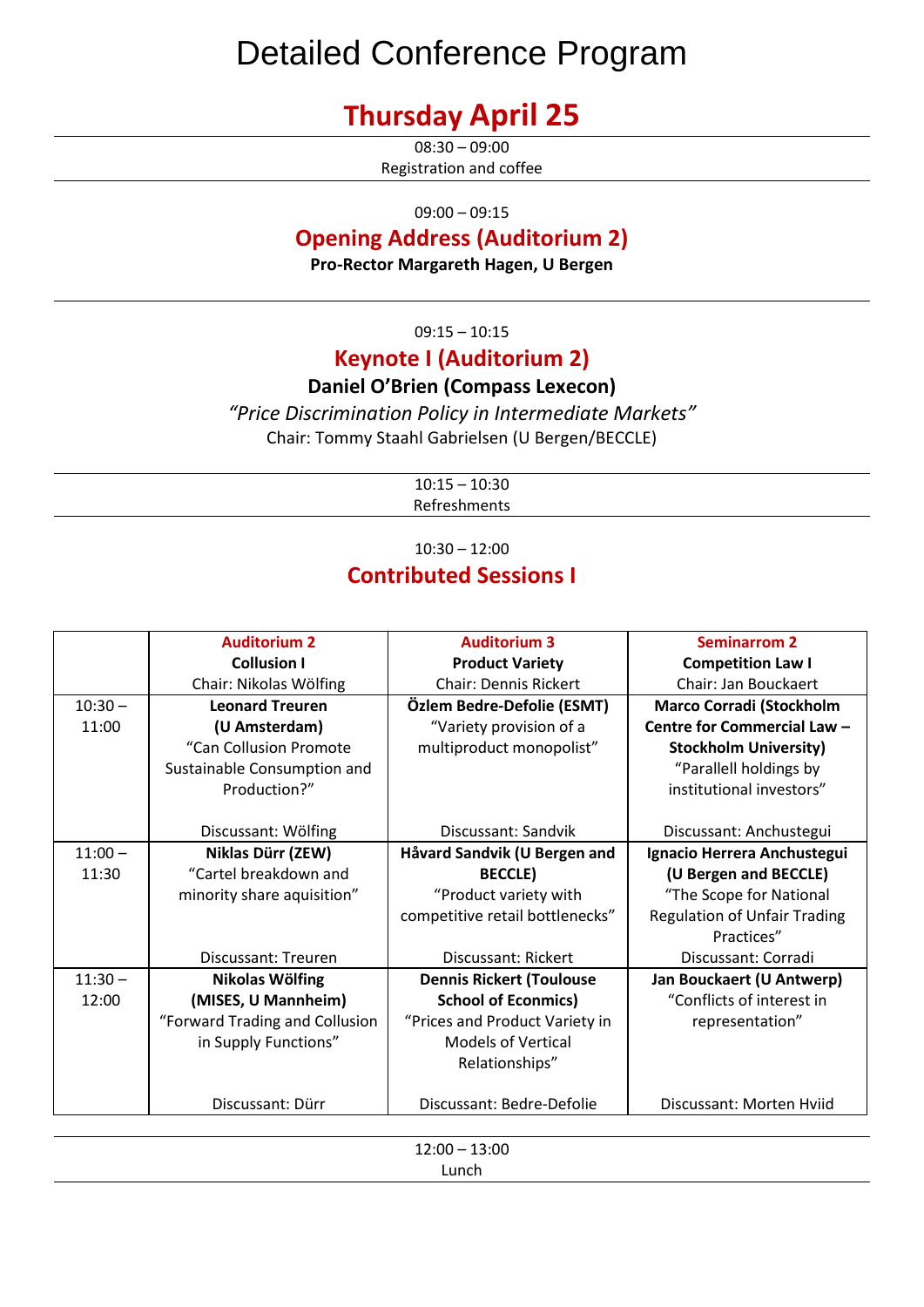## 13:00 – 14:00 **Contributed Sessions II**

|           | <b>Auditorium 2</b>              | <b>Auditorium 3</b>            | <b>Auditorium JUS II</b>         |
|-----------|----------------------------------|--------------------------------|----------------------------------|
|           | <b>Collusion II</b>              | <b>Platforms and Search</b>    | <b>Competition Law II</b>        |
|           | Chair: Hamid Aghadadashli        | Chair: Andrea Mantovani        | Chair: Joshua Seet               |
| $13:00 -$ | Iivo Vehviläinen (Aalto          | Vaiva Petrikaite (IAE and      | Peter Lewisch (U Vienna)         |
| 13:30     | University)                      | <b>Barcelona GSE)</b>          | "What is the basis for           |
|           | "Ownership and Collusive Exit:   | "Search choice, pricing and    | sanctioning companies for        |
|           | Theory and a Case of Nuclear     | obfuscation"                   | breaches of competition law?"    |
|           | Phase-out"                       |                                |                                  |
|           |                                  |                                |                                  |
|           | Discussant: Aghadadashli         | Discussant: Mantovani          | Discussant: Seet                 |
| $13:30 -$ | Hamid Aghadadashli (ECARES,      | Andrea Mantovani (U Bologna)   | <b>Joshua Seet (Mayer Brown)</b> |
| 14:00     | U Bruxelles)                     | "Platform Price Parity Clauses | "Social Enterprises and          |
|           | "Signalling Collusion, Fines and | and Segmentation"              | Competition Law"                 |
|           | Bonuses"                         |                                |                                  |
|           |                                  |                                |                                  |
|           | Discussant: Vehviläinen          | Discussant: Petrikaite         | Discussant: Lewisch              |

14:00 – 14:15 Refreshments

#### 14:15 – 15:15

## **Invited Session I: Competition law (Auditorium 2)**

14:15 – 14:45 **Lars Henriksson (Stockholm School of Economics)** "Discrimination in EU Competition Law"

14:45 – 15:15 **Björn Lundqvist (U Stockholm)** "Data Collaboration, Pooling and Hoarding under Competition Law"

Chair: Ronny Gjendemsjø (U Bergen/BECCLE)

| $15:15 - 15:30$ |  |
|-----------------|--|
| Refreshments    |  |

#### 15:30 – 16:30

## **Invited Session II: Input price discrimination and large buyers (Auditorium 2)**

15:30 – 16:00 **Hugo Molina (KU Leuven)** "Buyer Alliances in Vertically Related Markets"

 $16:00 - 16:30$ **Claire Chambolle (INRA ALISS)** "The Effect of Input Price Discrimination on Retail Prices: Theory and Evidence from France"

Chair: Simen Aardal Ulsaker (NHH/BECCLE)

18:00 Boat departs for Conference Dinner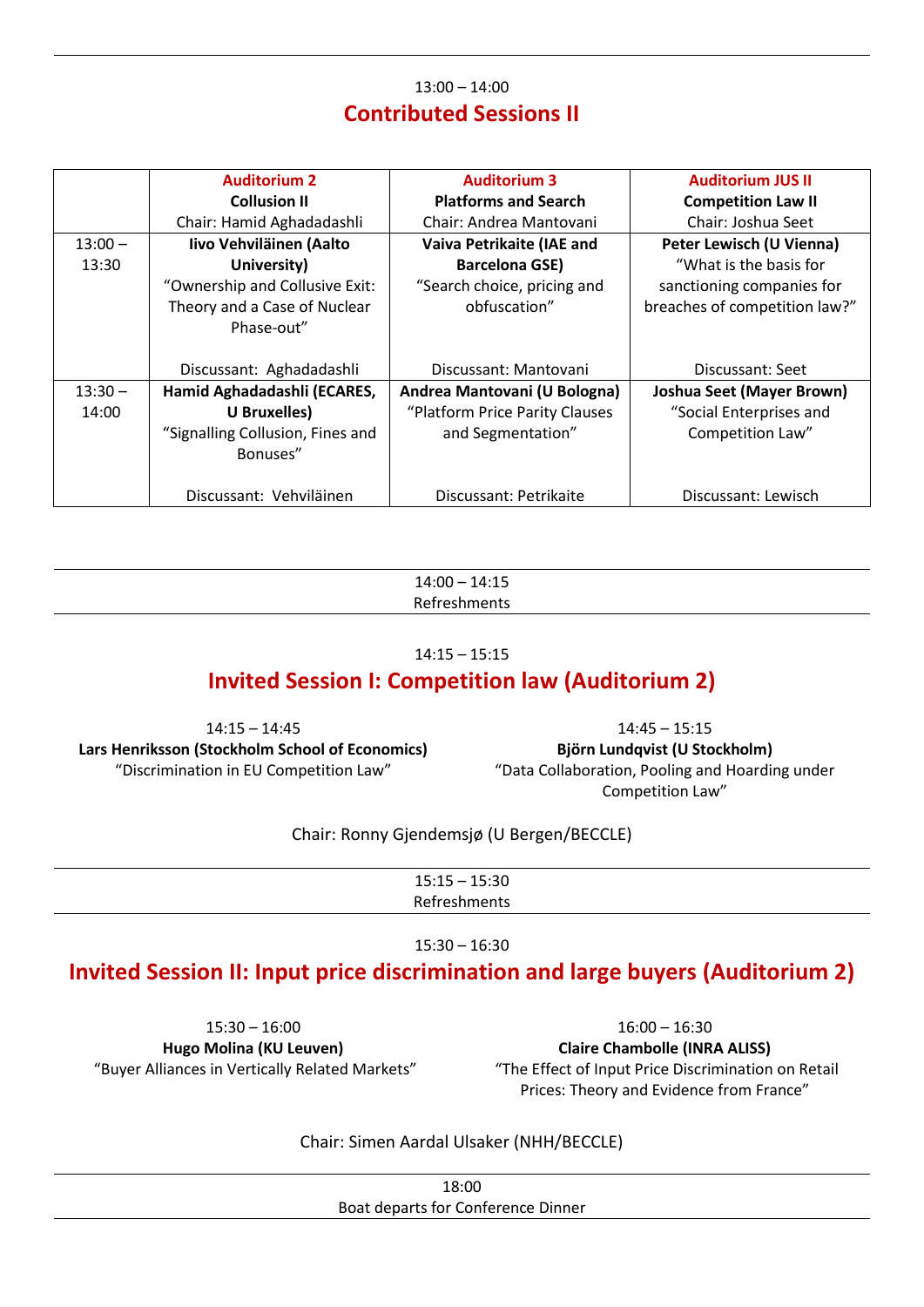## **Friday April 26**

08:30 – 08:45 Coffee

08:45 – 09:45

## **Keynote II (Auditorium 2)**

## **Joseph Harrington (U Pennsylvania and NHH/BECCLE)**

*"Competition Law and Pricing Algorithms"*

Chair: Frode Steen (NHH/BECCLE)

| $09:45 - 10:00$ |  |
|-----------------|--|
| Refreshments    |  |

10:00 – 11:00

## **Keynote III (Auditorium 2)**

## **Ariel Ezrachi** (**University of Oxford**)

*"I can't believe it's not butter – The tale of digitalisation, competition and misconception*" Chair: Ronny Gjendemsjø (U Bergen/BECCLE)

| $11:00 - 11:15$ |  |
|-----------------|--|
| Refreshments    |  |

11:15 – 12:15

## **Contributed Sessions III**

|           | <b>Auditorium 2</b>              | <b>Auditorium 3</b>              | <b>Seminarrom 1</b>             |
|-----------|----------------------------------|----------------------------------|---------------------------------|
|           | <b>Behavioural IO</b>            | <b>Empirical IO</b>              | <b>Competition Law III</b>      |
|           | Chair: Magdalena Helfrich        | Chair: Jurre Thiel               | Chair: Andrea Gideon            |
| $11:15 -$ | <b>Magdalena Helfrich</b>        | Jan Schäfer (Justus Liebig       | <b>Andrea Gideon (National</b>  |
| 11:45     | (U Bayreuth)                     | <b>University Giessen)</b>       | <b>University of Singapore)</b> |
|           | "Salience in Retailing: Vertical | "Stationary Trade and            | "Transplanting EU Competition   |
|           | Restraints on Internet Sales"    | Experience Goods: The Case of    | Law to Asia: The Singapore      |
|           |                                  | Books"                           | Approach"                       |
|           |                                  |                                  |                                 |
|           |                                  |                                  |                                 |
|           | Discussant:                      | Discussant: Thiel                | Discussant: Stavroulaki         |
| $11:45 -$ |                                  | Jurre Thiel (Vrije U Amsterdam)  | Theodosia Stavroulaki (Tel Aviv |
| 12:15     |                                  | "Price discrimination, switching | University)                     |
|           | Sadly, Roman Inderst had to      | costs and welfare: Evidence      | "Equality of Opportunity and    |
|           | cancel.                          | from the Dutch mortgage          | Antitrust"                      |
|           |                                  | market"                          |                                 |
|           |                                  |                                  |                                 |
|           |                                  | Discussant: Schäfer              | Discussant: Gideon              |
|           |                                  |                                  |                                 |

12:15 – 13:15